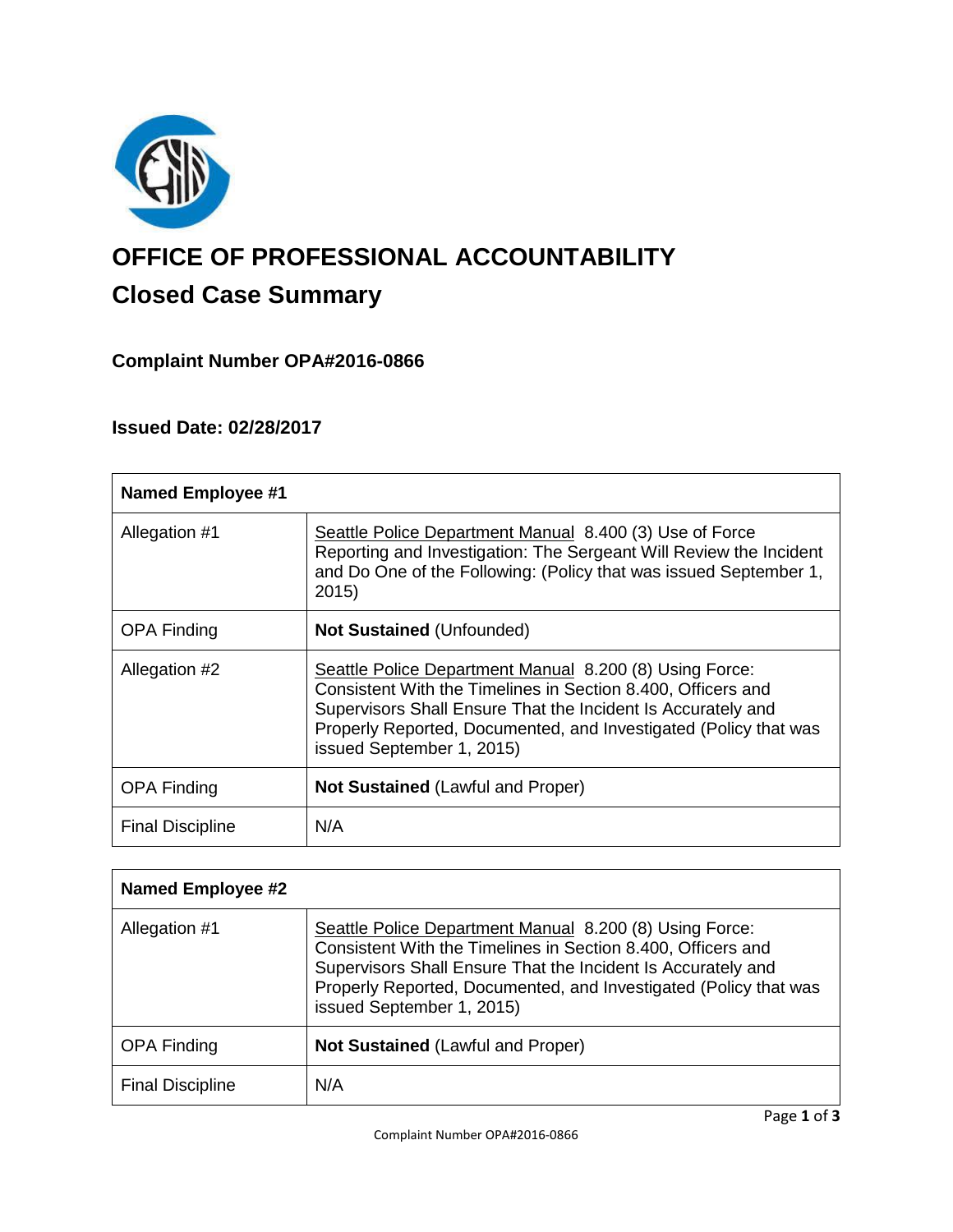| Named Employee #3       |                                                                                                                                                                                                                                                                                          |
|-------------------------|------------------------------------------------------------------------------------------------------------------------------------------------------------------------------------------------------------------------------------------------------------------------------------------|
| Allegation #1           | Seattle Police Department Manual 8.200 (8) Using Force:<br>Consistent With the Timelines in Section 8.400, Officers and<br>Supervisors Shall Ensure That the Incident Is Accurately and<br>Properly Reported, Documented, and Investigated (Policy that was<br>issued September 1, 2015) |
| <b>OPA Finding</b>      | <b>Not Sustained (Lawful and Proper)</b>                                                                                                                                                                                                                                                 |
| <b>Final Discipline</b> | N/A                                                                                                                                                                                                                                                                                      |

## **INCIDENT SYNOPSIS**

The Named Employees reviewed a case that involved a use of force.

## **COMPLAINT**

The complainant, the Force Review Unit, alleged an officer used reportable Type I force but Named Employee #1 classified it as de minimus and did not require the officer to complete a Use of Force (UOF) report, instead having him complete a witness statement. Both Named Employee #2 and Named Employee #3 failed to correct this error and approved Named Employee #1's UOF investigation. The Force Review Unit also noted the "under reporting" of force to be a pattern from that Precinct and decided to send it to OPA.

# **INVESTIGATION**

The OPA investigation included the following actions:

- 1. Review of the complaint memo
- 2. Search for and review of all relevant records and other evidence
- 3. Interviews of SPD employees

#### **ANALYSIS AND CONCLUSION**

Named Employee #1 came to the judgment that the "guided takedown" of the subject was de minimis force. Had he determined the force was Type I or higher, he would have been obligated to take one of the actions outlined in this policy.

Named Employees #1, #2, and #3 came to the judgment that the "guided takedown" of the subject was de minimis force and did not require investigation and reporting under SPD Manual Section 8.400. Based on the preponderance of the evidence from this investigation and after reviewing training material from SPD Use of Force Reporting and Supervisor training, the